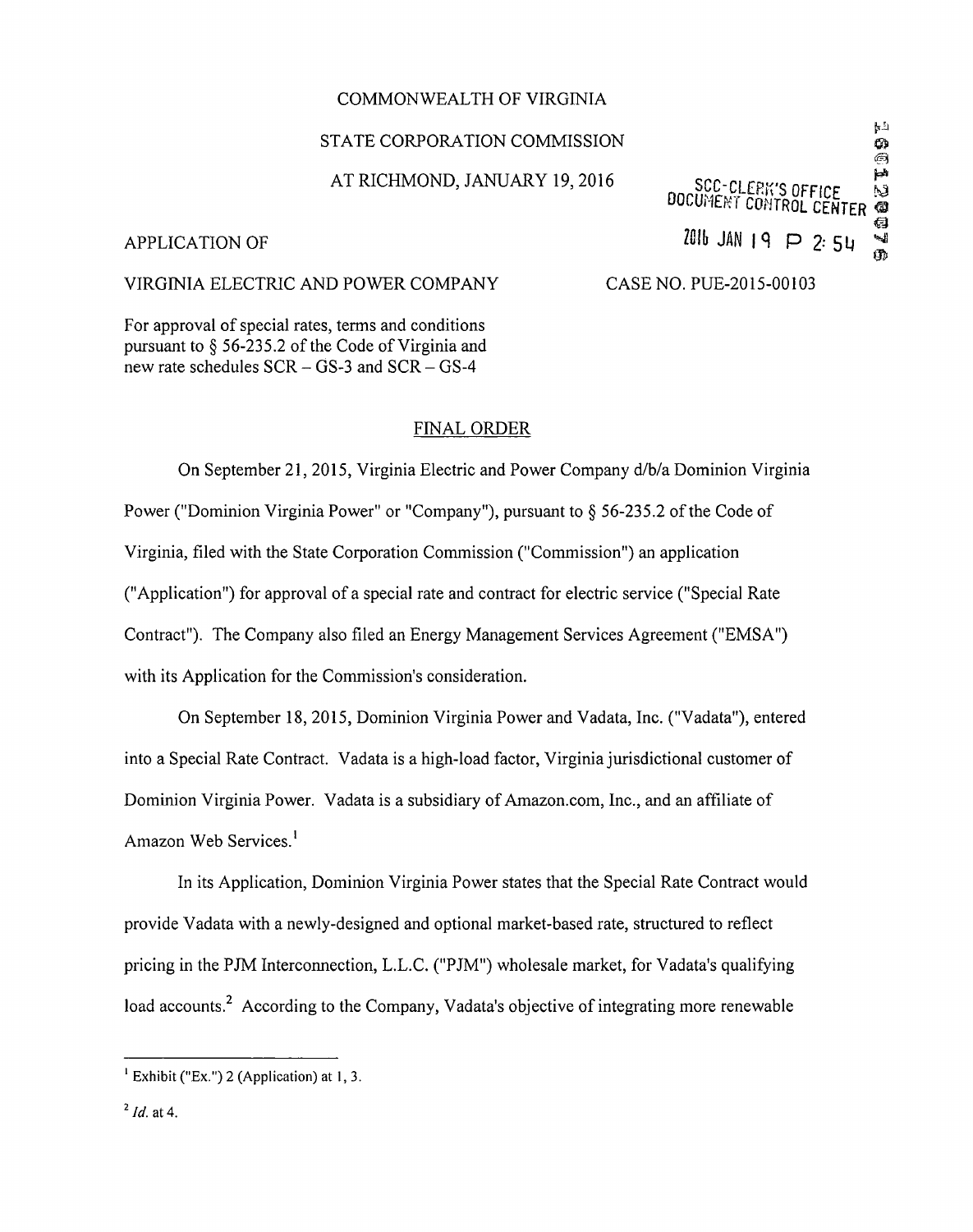energy into its portfolio and desire to manage costs like a wholesale market participant led to the proposed market-based rate that is included in the Special Rate Contract.<sup>3</sup>

The Special Rate Contract comprises: (i) a base contract proposed for an initial term extending through December 31, 2020, and continuing thereafter by automatic one-year renewals, unless otherwise terminated with notice; and (ii) two companion market-based rate schedules, designated Rate Schedule SCR - GS-3 and Rate Schedule SCR - GS-4 (collectively, "SCR Rate Schedules"), for the Company's provision of electric service to Vadata's qualifying current or future accounts.<sup>4</sup> To qualify to transfer to the SCR Rate Schedules, Vadata's accounts must: (i) be eligible for Rate Schedule GS-3 or Rate Schedule GS-4; (ii) have peak demand of 5 megawatts or more; and (iii) meet the additional criteria set forth in the Special Rate Contract.<sup>5</sup> According to the Application, Vadata will determine whether to transfer accounts to the SCR Rate Schedules on an individual account basis.6

On September 18, 2015, Dominion Virginia Power and Vadata also entered into an EMS A for the Company's provision to Vadata of certain incidental non-tariff market management services, including wholesale energy scheduling and settlement services, and other wholesale energy management services relating to the wholesale activities of Vadata and its affiliates in the PJM market.<sup>7</sup> According to the Application, the EMSA will allow Vadata, at its

 $7$  *Id.* at 1, 8-9.

<sup>&</sup>lt;sup>3</sup> Id. at 3. In its Application, Dominion Virginia Power states that Amazon Web Services, and by extension Vadata, has made a long-term corporate commitment ultimately to achieve 100% renewable energy usage for its global infrastructure footprint, with a short-term goal of increasing its renewable energy usage to at least 40% by the end of 2016. Id.

 $^{4}$  Id.

 $5$  *Id.* at 3-4.

 $6$  Id. at 4.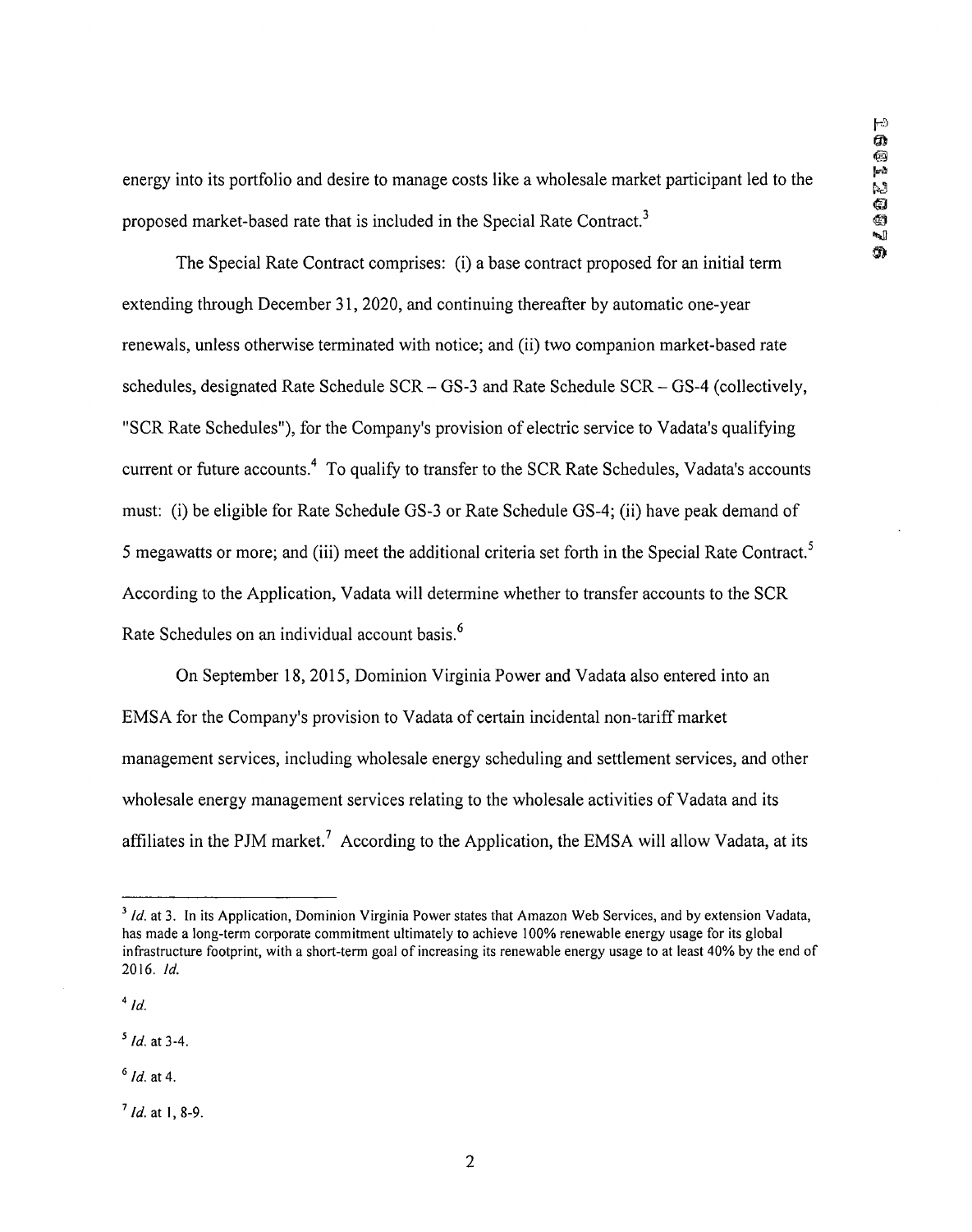option, to have one entity  $-$  the Company  $-$  manage both Vadata's wholesale transaction activities in PJM and its retail electric service and billing under the Special Rate Contract.<sup>8</sup>

On October 9, 2015, the Commission entered an Order for Notice and Hearing, which, among other things, docketed the Application; required Dominion Virginia Power to publish notice of its Application; gave interested persons the opportunity to comment on, or participate in, the proceeding; scheduled a public hearing; directed the Commission's Staff ("Staff") to investigate the Application and file testimony; and appointed a Hearing Examiner to conduct all further proceedings in this matter.

On November 16, 2015, the Office of the Attorney General's Division of Consumer Counsel filed a notice of participation.<sup>9</sup> On November 17, 2015, Staff filed testimony on the Application.<sup>10</sup> On December 1, 2015, Dominion Virginia Power and Staff (collectively, "Stipulating Parties") filed a proposed Stipulation and Recommendation ("Stipulation"), which, if approved, would resolve all outstanding issues in this proceeding. The hearing was convened as scheduled on December 15, 2015. At the hearing, the Company and Staff presented the proposed Stipulation. No other party at the hearing opposed approval of the Stipulation.<sup>11</sup>

The Stipulation provides in part that: (i) the tariff revenues collected from Vadata under the SCR Rate Schedules will fund all Commission-approved generation rate adjustment clauses and fuel charges (collectively, "Riders"), and, to the extent that such revenues ever become insufficient to fund Vadata's share of the Riders fully, such insufficiency will be booked as a

 $8$  Id. at 9.

<sup>9</sup> On December 8, 2015, EDF Renewable Development, Inc. ("EDF") filed a motion for leave to intervene out of time. However, on December 10, 2015, EDF filed to withdraw this motion.

<sup>&</sup>lt;sup>10</sup> On November 18, 2015, Staff filed corrected copies of its testimony to provide for extraordinarily sensitive information contained in the testimony of Staff witness Carol B. Myers.

 $11$  See Tr. at 17-18.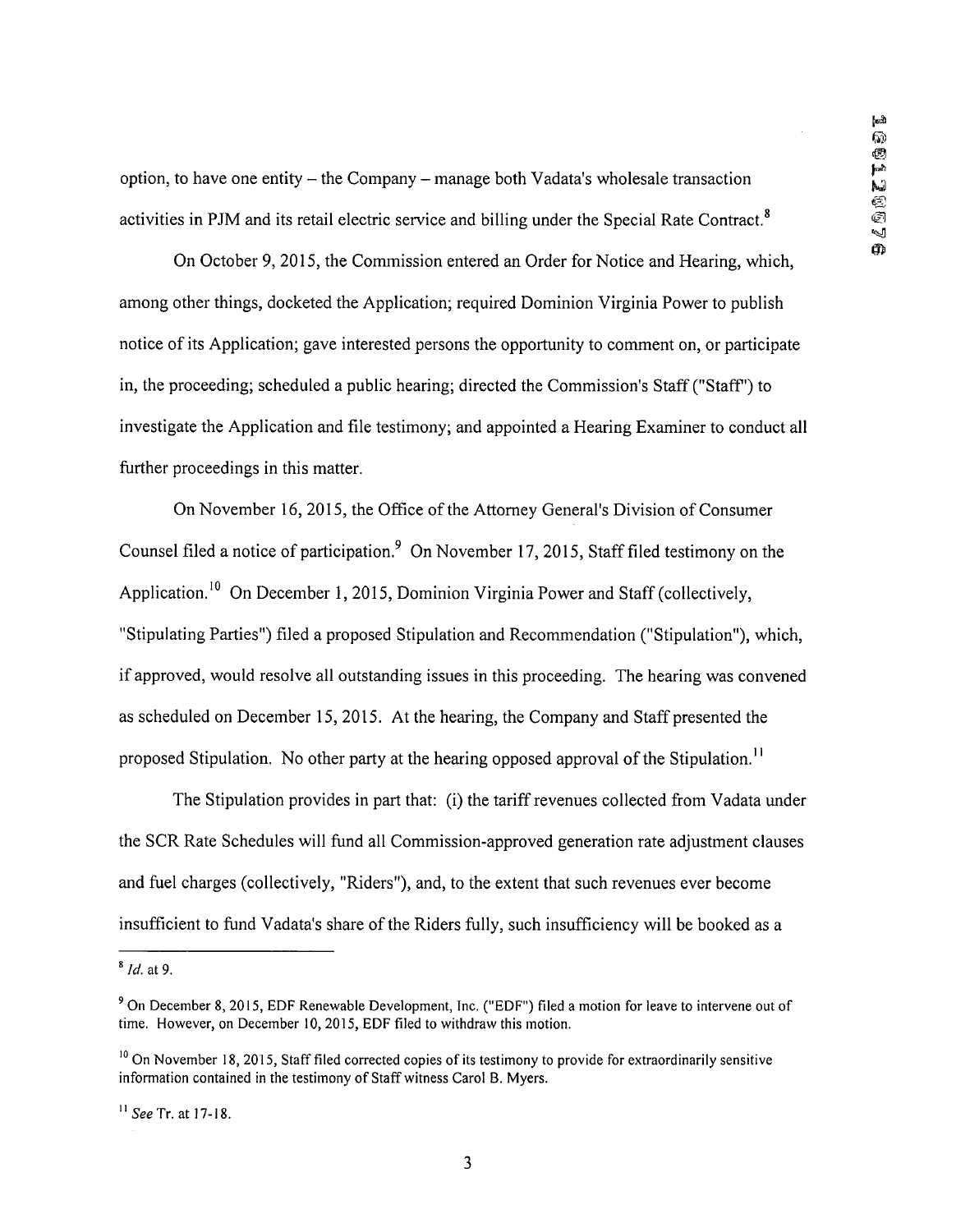reduction to base rate revenues; (ii) approval of the Special Rate Contract will be limited to an initial five-year term through December 31, 2020, and extension beyond this five-year period will require Commission approval; (iii) in support of any application to extend the Special Rate Contract beyond the initial five-year term, the Company agrees to file certain documentation, including total revenues collected by year for each account served under the SCR Rate Schedules, total revenues that would have been collected by year for each account served under the SCR Rate Schedules assuming the accounts were instead billed by the appropriate Rate Schedule GS-3 or GS-4 charges, the rate of return on rate base for the accounts served under the SCR Rate Schedules, and the rate of return on rate base for the GS-3 and GS-4 customer classes, both including and excluding the accounts served under the SCR Rate Schedules; (iv) in future class cost of service studies, the Company agrees to allocate costs separately to accounts served under the SCR Rate Schedules; (v) certain information will be maintained by the Company and presented in the Company's next biennial review proceeding and in any application to extend the Special Rate Contract beyond the initial five-year term, including calculations of Riders and base rate revenues for Vadata accounts taking service under the SCR Rate Schedules for calendar years 2016-2020, calculations of Riders and base rate revenues for Vadata accounts taking service under the SCR Rate Schedules as though such accounts took service under Rate Schedule GS-3 or GS-4 for calendar years 2016-2020, general ledger data separately showing the monthly base rate revenue journal entries recorded due to the difference between the revenues produced by the SCR Rate Schedules and the revenues that would have been produced by Rate Schedule GS-3 or GS-4, and cost data for any new employee the Company needs to add to support the SCR Rate Schedules; (vi) certain information related to the EMSA will be maintained by the Company and presented in the Company's next biennial review proceeding and in any

 $\overline{\mathcal{L}}$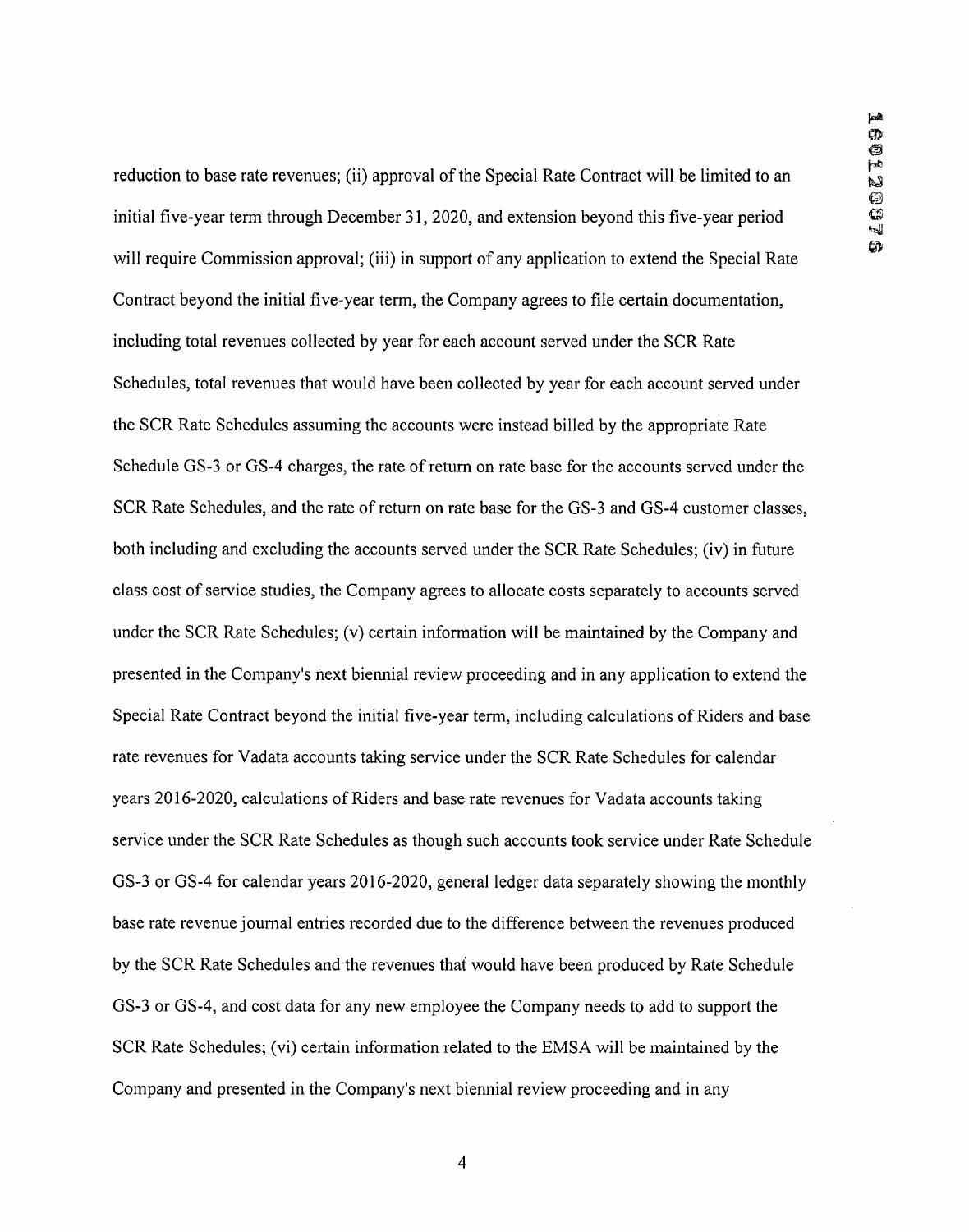application to extend the Special Rate Contract beyond the initial five-year term, including a ^ detailed calculation of EMSA revenues, general ledger data showing recordation of EMSA revenues, and detailed support for EMSA-related costs; and (vii) the Stipulating Parties agree that nothing in the Stipulation dictates the regulatory accounting treatment of any revenues or costs in future biennial reviews or other proceedings.<sup>12</sup>

On December 31, 2015, the Report of Alexander F. Skirpan, Jr., Senior Hearing Examiner ("Hearing Examiner's Report" or "Report") was issued. In his Report, the Hearing Examiner found that "the proposed Special Rate Contract and the Stipulation are in the public interest."13 Therefore, the Hearing Examiner found that the Stipulation should be adopted and the Special Rate Contract, as modified by the Stipulation, should be approved.<sup>14</sup>

NOW THE COMMISSION, upon consideration of the record in this case, the Hearing Examiner's Report, and the applicable laws and statutes, is of the opinion and finds that the Stipulation is reasonable and should be adopted.

Accordingly, IT IS ORDERED THAT:

(1) The findings and recommendations of the Hearing Examiner's Report are hereby adopted.

(2) The Stipulation is reasonable and shall be adopted.

(3) This case is dismissed from the Commission's docket and placed in closed status in the records maintained by the Clerk of the Commission.

 $14$  Id.

 $12$  Ex. 10 (Stipulation) at 2-4.

<sup>&</sup>lt;sup>13</sup> Report at 14.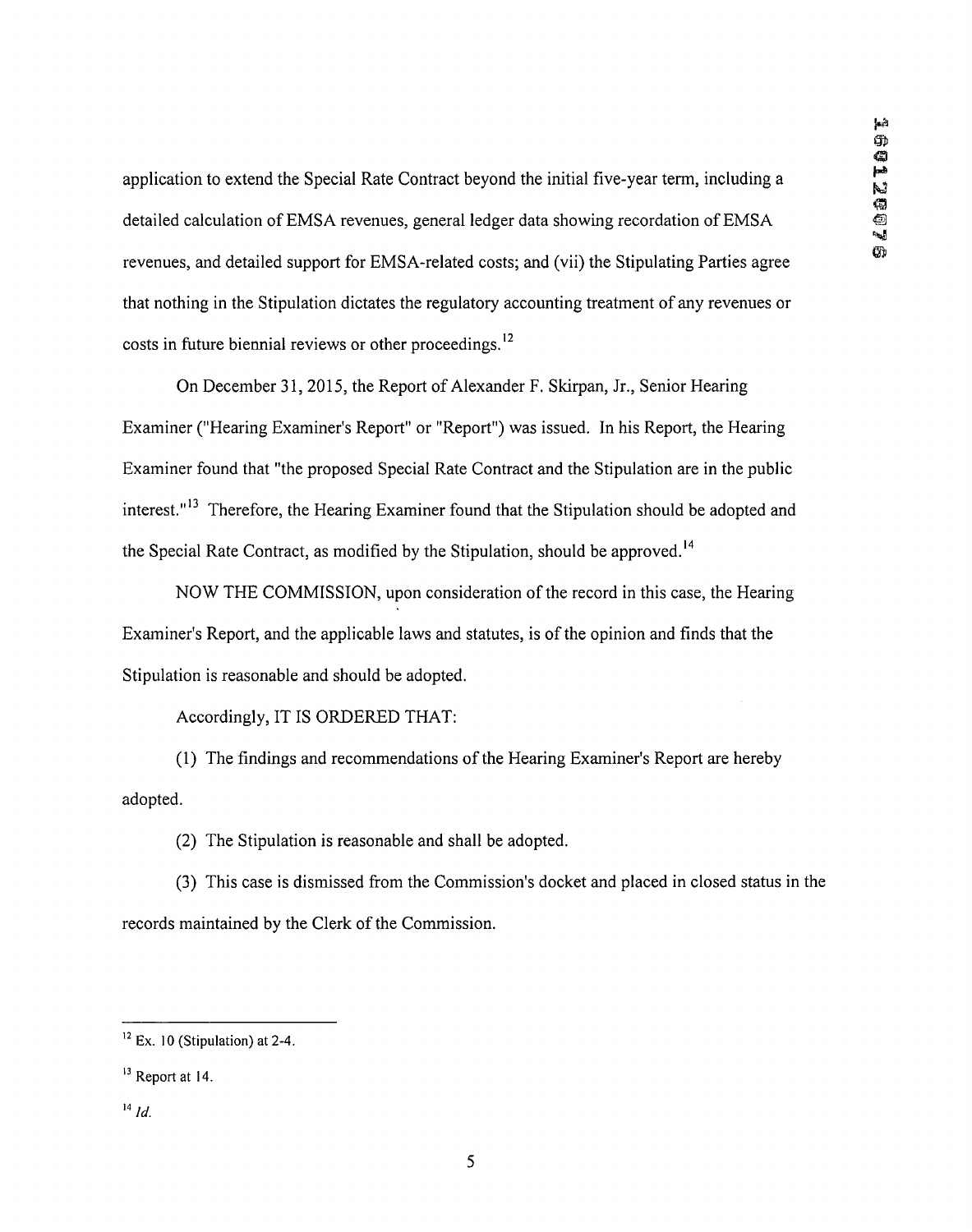AN ATTESTED COPY hereof shall be sent by the Clerk of the Commission to: Lisa S. Booth, Esquire, Dominion Resources Services, Inc., 120 Tredegar Street, Riverside 2, @ Richmond, Virginia 23219; Kristian M. Dahl, Esquire, and Jennifer D. Daglio, Esquire, McGuireWoods LLP, Gateway Plaza, 800 East Canal Street, Richmond, Virginia 23219; and C. Meade Browder, Jr., Senior Assistant Attorney General, Division of Consumer Counsel, Office of the Attorney General, 900 East Main Street, Second Floor, Richmond, Virginia 23219. A copy also shall be delivered to the Commission's Office of General Counsel and Divisions of Energy Regulation and Utility Accounting and Finance.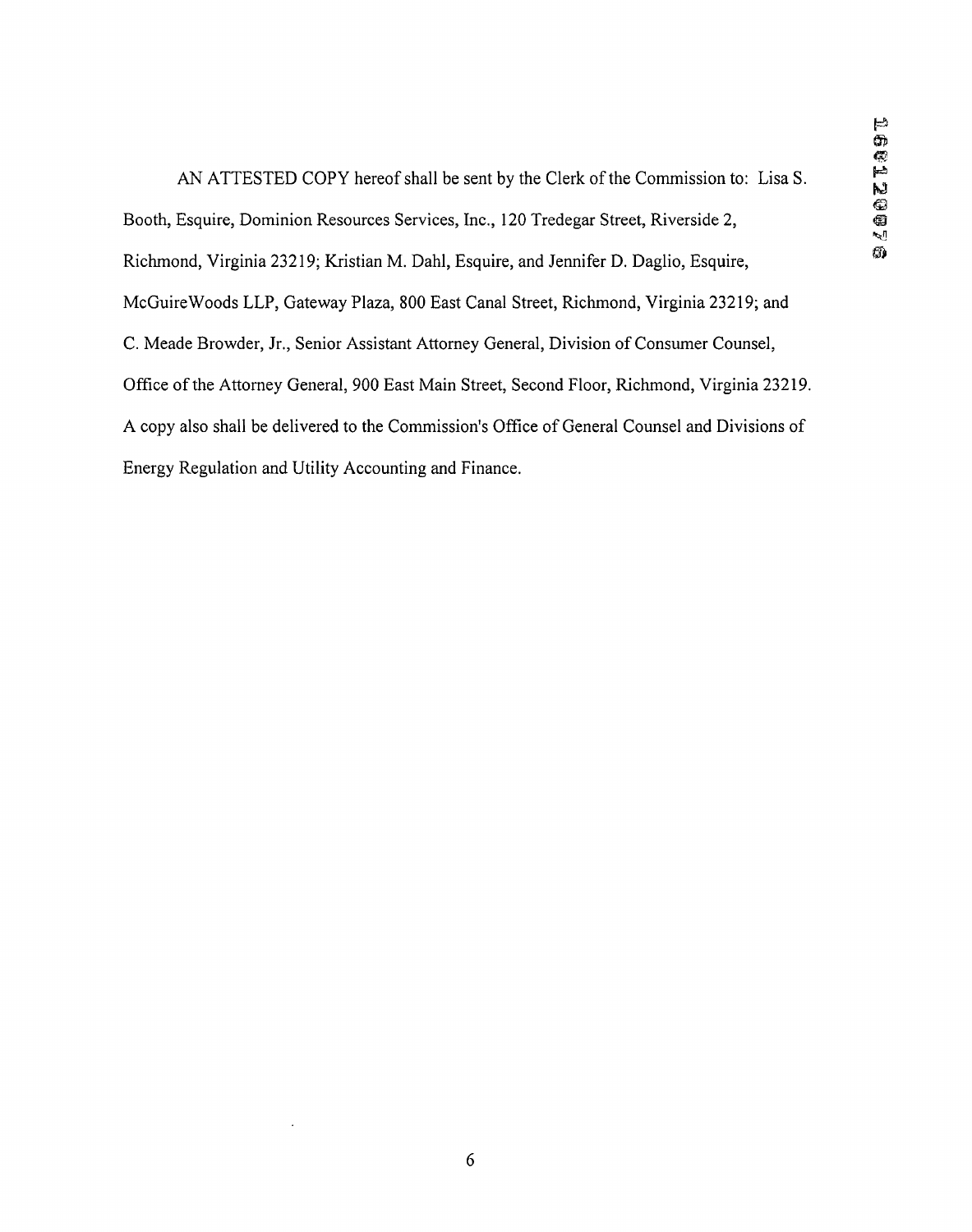**ARGEESES** 

### STATE CORFOIiAYION COMMISSION  $\mathbb R$ ECEIVE $\mathbb D$

# DEC 15 2015

Case No. PUE-20I5-00I03 Sponsor: <u>APPLICANT</u> Exhibit No. <u>10</u>

Witness: <u>NONE</u> Bailiff: <u>SHERMAN MCLAUGHLIN, JR</u>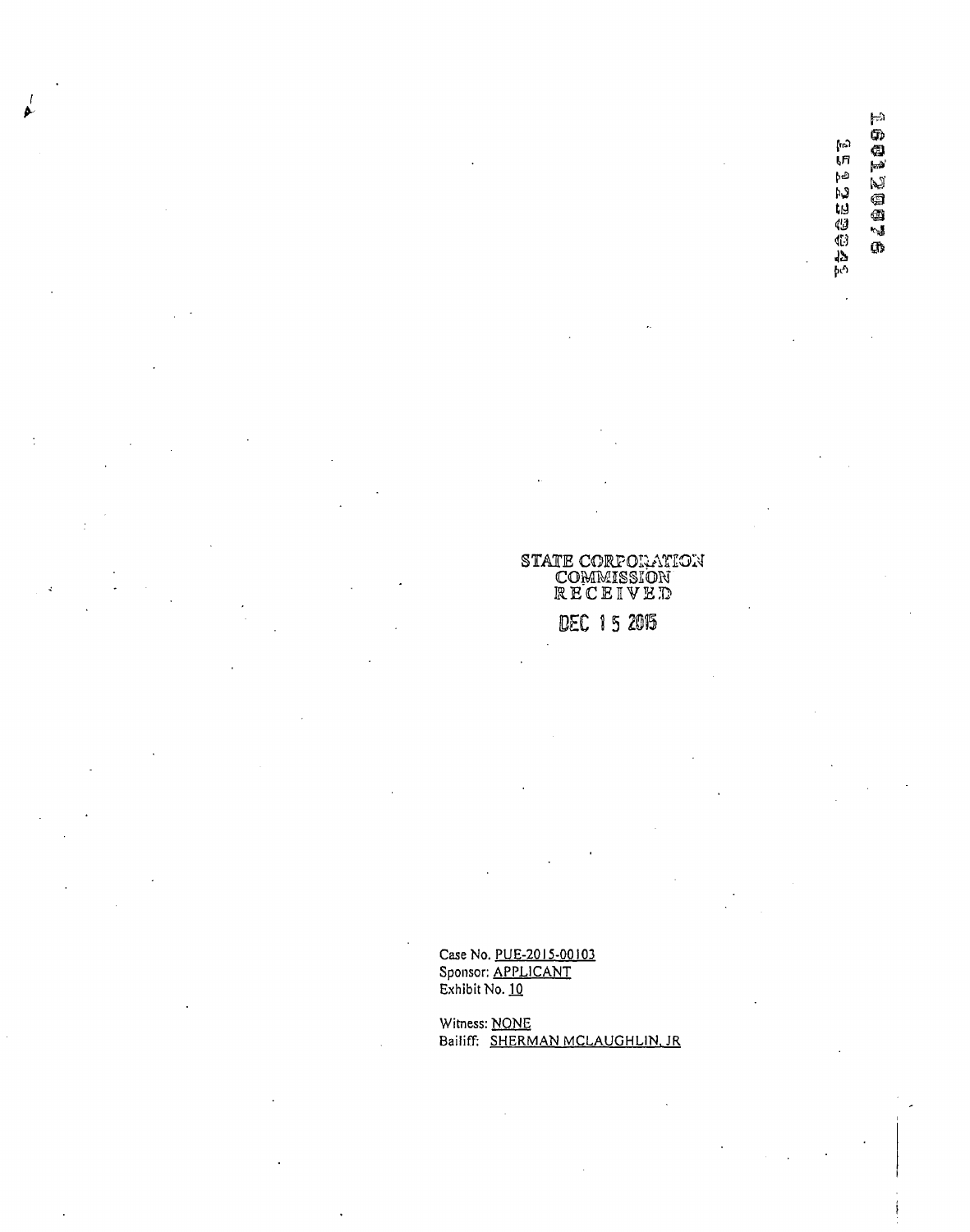### COMMONWEALTH OF VIRGINIA

### STATE CORPORATION COMMISSION

### APPLICATION OF

# VIRGINIA ELECTRIC AND POWER COMPANY

Fox approval of special rates, terms and conditions pursuant to §• 56-235.2 of the Code of Virginia and new rate schedules SCR- GS-3 and SCR - GS-4

### Case No. PUE-2015-00103

SXENING & /0

þæð m

⊕  $\overline{\mathbb{R}}$  $\blacktriangleright$ 

1001

CD.

25992220202020

### STIPULATION AND RECOMMENDATION

WHEREAS, on September 21, 2015, Virginia Electric and Power Company (the "Company"), by counsel, filed with the State Corporation Commissioh of Virginia ("Commission") an application for Commission approval of a Special Rate and Contract fox Electric Service (the "Special Rate Contract") entered into on September 18,2015 by and • between the Company and Vadata, Inc. ("Vadata" or the "Customer"), which contains two companion rate'schedules designated Rate Schedule SCR - GS-3 and Rate Schedule SCR - GS-4 (collectively, the "SCR Rate Schedules"), and which was modified by the errata filing on October 29, 2015 (collectively, the "Application"); and

WHEREAS, on October 9,2015, the Commission issued an Order for Notice and Hearing (the "Procedural Order"), and pursuant to Ordering Paragraph (9) directed that any person or entity may participate as a respondent in this proceeding by filing a Notice of Participation on or before November 17, 2015; and

WHEREAS, on November 16,2015, Office of the Attorney General, Division of Consumer Counsel ("OAG") filed a notice of participation, but no other parties filed notices of participation in this docket; and

WHEREAS, Ordering Paragraph (11) of the Procedural Order directed each respondent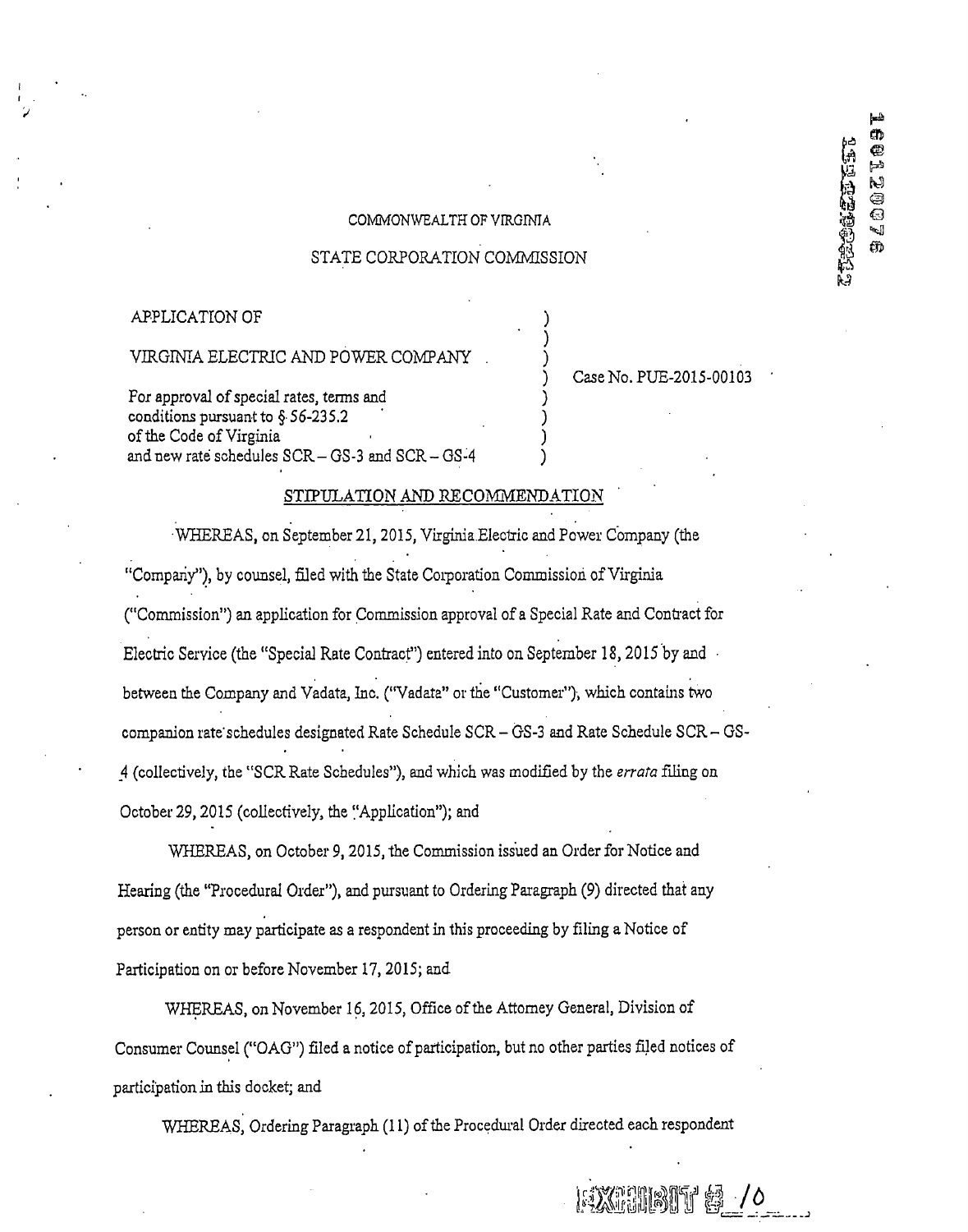to file testimony on or before November 17,2015, and the OAG did not file testimony in this proceeding; and

WHEREAS, Ordering Paragraph (12) of the Procedural Order directed Commission Staff ("Staff') to investigate the Application and file testimony on or before November 17, 2015, on which date Staff witnesses Gregory L. Abbott and Carol B. Myers filed testimony, and which testimony was corrected by the filing made on November 18,2015; and

WHEREAS, the Company and'Staff now hereby stipulate, agree and recommend that the Commission issue an order in this docket approving this Stipulation and Recommendation (this "Stipulation") as follows:

(1) The Company represents that the tariff revenues collected from the Customer under the SCR Rate Schedules will continue to fund all Commission-approved generation rate adjustment clauses and fuel charges (collectively, the "Riders"). To the extent-that such revenues collected ever become insufficient to fully fund Vadata's share of the Riders, the Company represents that such insufficiency would be booked as a reduction to base rate revenues.

(2) The Company agrees with Staff s recommendation for the Commission, in this proceeding, to limit its approval of the Special Rate Contract to the initial five-year term through December 31, 2020, and extension beyond this initial five-year period of authorization will require Commission approval. Further, in support of any application to extend the Special Rate Contract beyond the initial five-year term, the Company agrees to file the following documentation:

(a) Total revenues collected by year for each account served under the SCR Rate Schedules;

2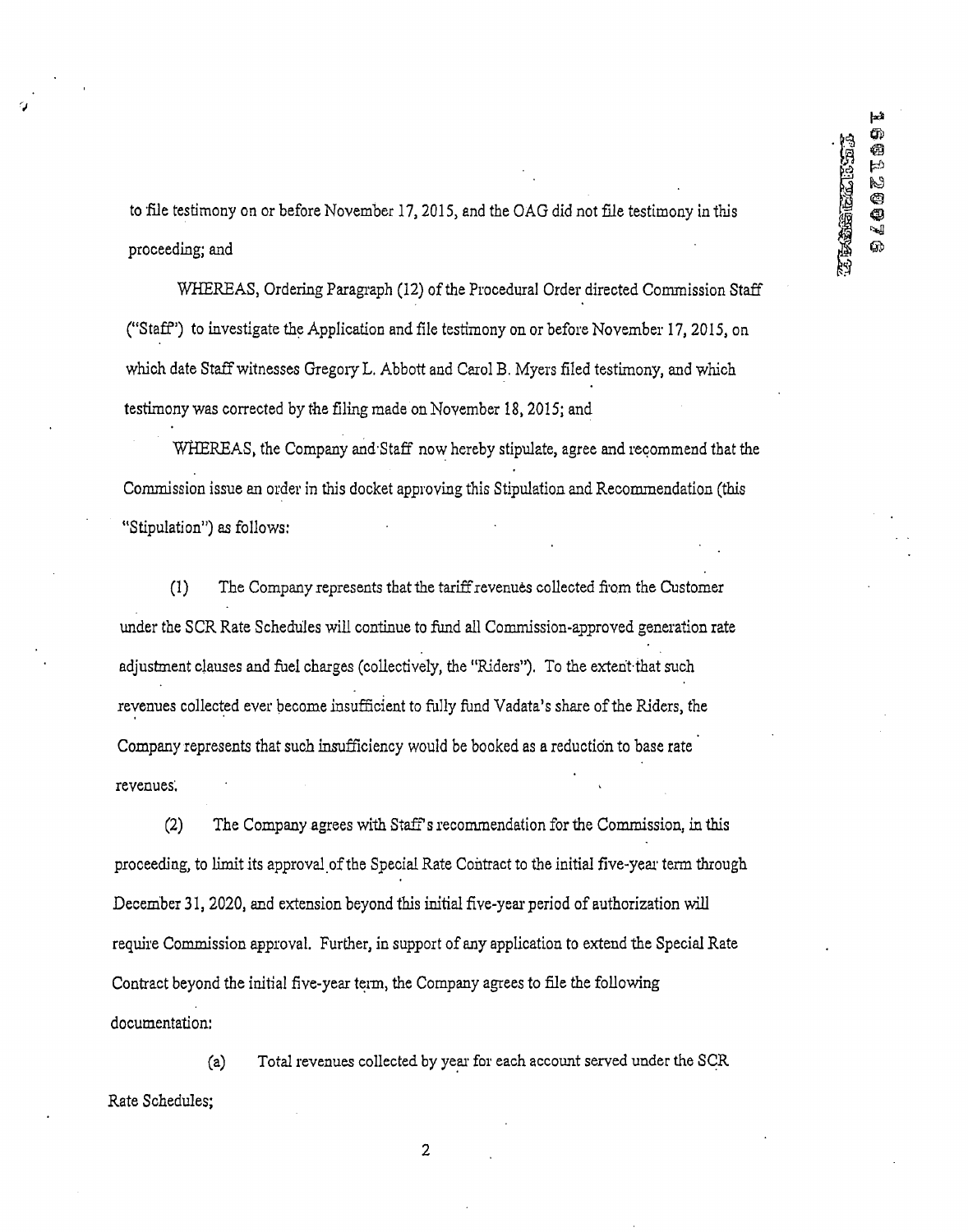(b) Total revenues that would have been collected by year for each account served under the SCR Rate Schedules assuming that the accounts were instead billed by the appropriate Rate Schedule GS-3 or GS-4 charges;

(c) The rate of return ("ROR") on rate base for the accounts served under the SCR Rate Schedules: and

(d) The ROR on rate base for the GS-3 and GS-4 customer classes, both including and excluding the accounts served under the SCR Rate Schedules.

(3) The Company agrees to allocate costs separately to accounts served under the SCR Rate Schedules in future Class Cost of Service Studies filed with the Commissioh..

(4) The Company agrees to maintain the following information and present such information with an application to extend the Special Rate Contract beyond the initial five-year term, and in its next biennial review proceeding:

(a)- . Calculations of rate adjustment clause, fuel, and base rate revenues for Vadata accounts taking service under the SCR Rate Schedules, by month, for calendar years •2016 through 2020;

(b). Calculations of rate adjustment clause, fuel, and base rate revenues for Vadata accounts taking service under the SCR Rate Schedules as though such accounts took service under Rate Schedule GS-3 or GS-4, by month, for calendar years 2016 through 2020;

(c) General ledger data separately showing the monthly base rate revenue journal entries recorded due to the difference between the revenues produced by the SCR Rate Schedules and the revenues that would have been produced by the Rate Schedules GS-3 or GS-4, for the periods that data necessary to calculate such difference is available; and

(d) In the event the Company, needs to add an additional employee(s) to

 $\overline{3}$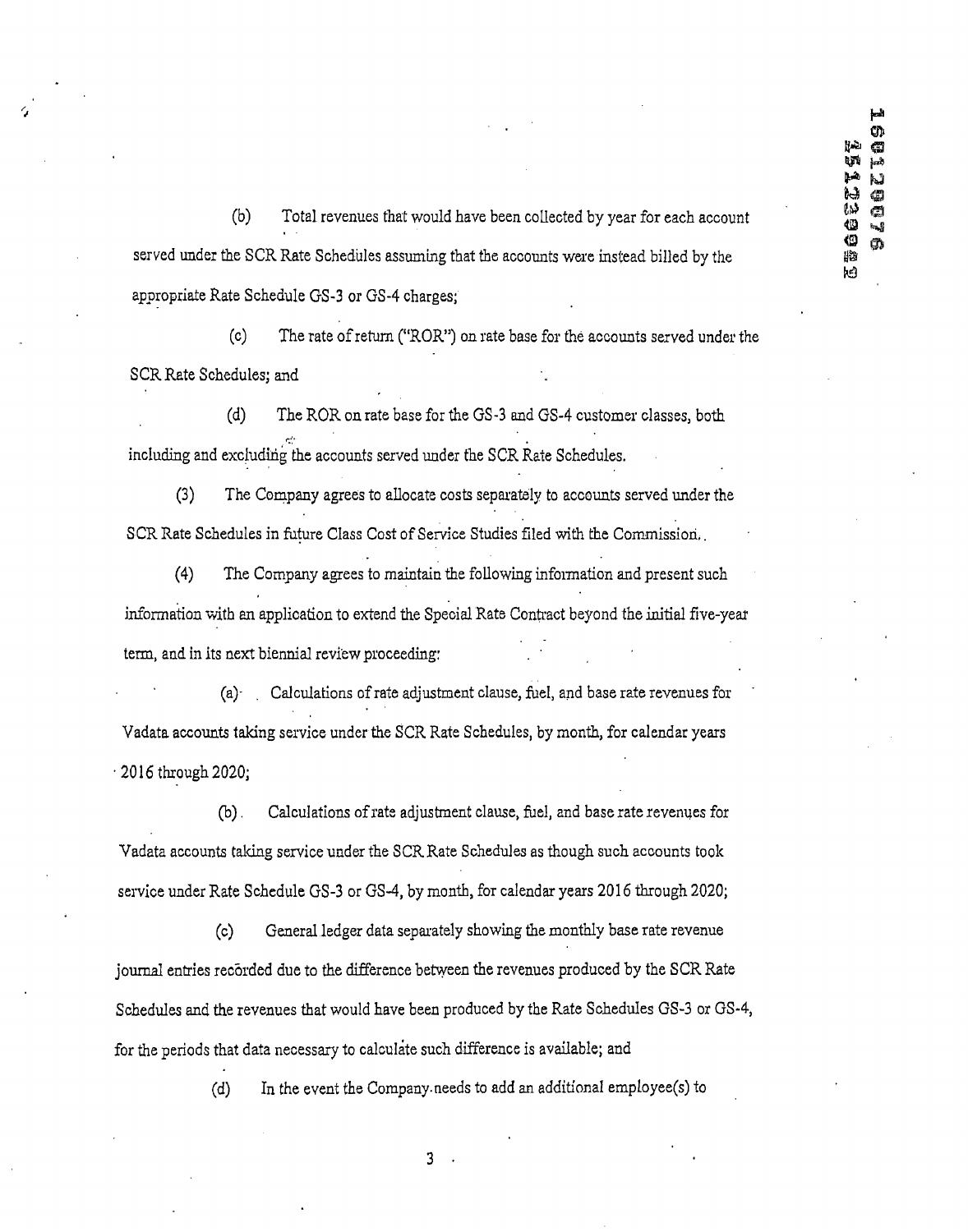support the SCR Rate Schedules, cost data for such new employeefs), and the percentage of such new employee(s) time devoted to the SCR Rate Schedules, by month, The cost data will include a breakdown of the fully-loaded cost by type of cost, such as salary, benefits and incentives, for each new employee(s).

(5) With respect to the Energy Management Services Agreement ("EMSA") submitted with the Application, the Company agrees to maintain the following information related to the EMSA for calendar years 2016 through 2020 and present such information with an application to extend the Special Rate Contract beyond the initial five-year term, and in its next biennial review proceeding:

(a) A detailed calculation of EMSA revenues, by month;

(b) General ledger data showing recordation of EMSA revenues, by month;

and

(c) Detailed support for EMSA-related costs, by type of cost and by month. (6) The Company and Staff agree that nothing in this Stipulation dictates the regulatory accounting treatment of any revenues or costs in future biennial reviews or other proceedings,

WHEREFORE, the undersigned parties agree that the Stipulation represents a compromise for the purposes of settlement of the issues in this case and balancing of many interests, and none of the signatories to this Stipulation necessarily agrees with the treatment of any particular item, any procedure followed, or the resolution of any particular issue in agreeing to this Stipulation other than as specified herein, except as required to implement the provisions of this Stipulation, and the parties agree that the resolution of the issues herein, taken as a whole, and the disposition of all other matters set forth in this Stipulation are in the public interest. In

4.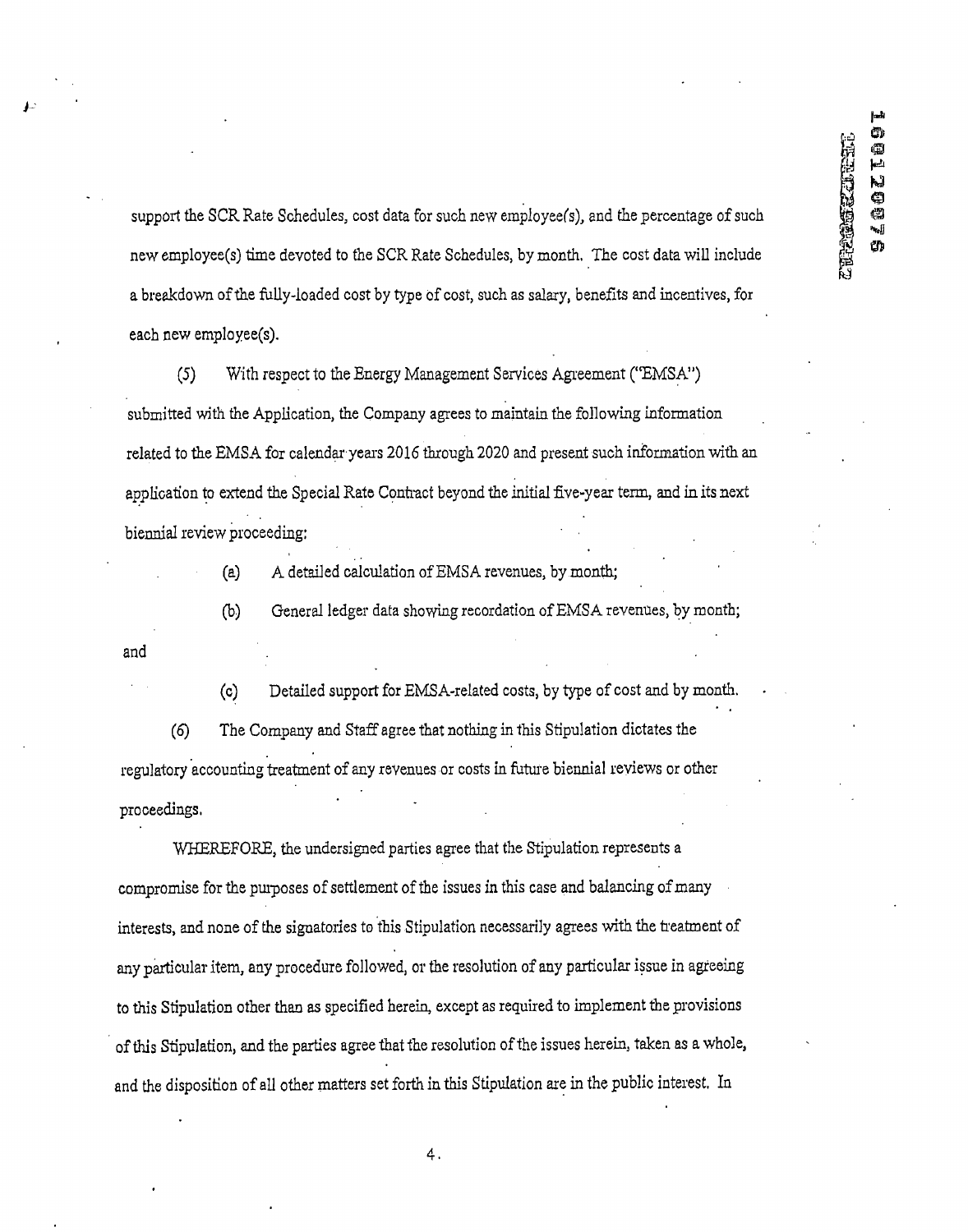$\approx$ **SUIZORYS** 

the event the Commission does not accept and approve all aspects of this Stipulation, the undersigned parties respectfully request notice allowing them ten (10) days within which to attempt to reach a modified stipulation that addresses the Commission's concerns. If no such modified stipulation is reached within ten (10) days, the Stipulation shall terminate and the signatories shall reserve their rights to participate fully in all relevant proceedings' notwithstanding their agreement on the terms of this Stipulation.

Respectfully submitted,

VIRGINIA ELECTRIC AND POWER COMPANY

By

THE STAFF OF THE STATE CORPORATION **COMMISSION** 

By: 1. Both Claves)

 $\overline{5}$